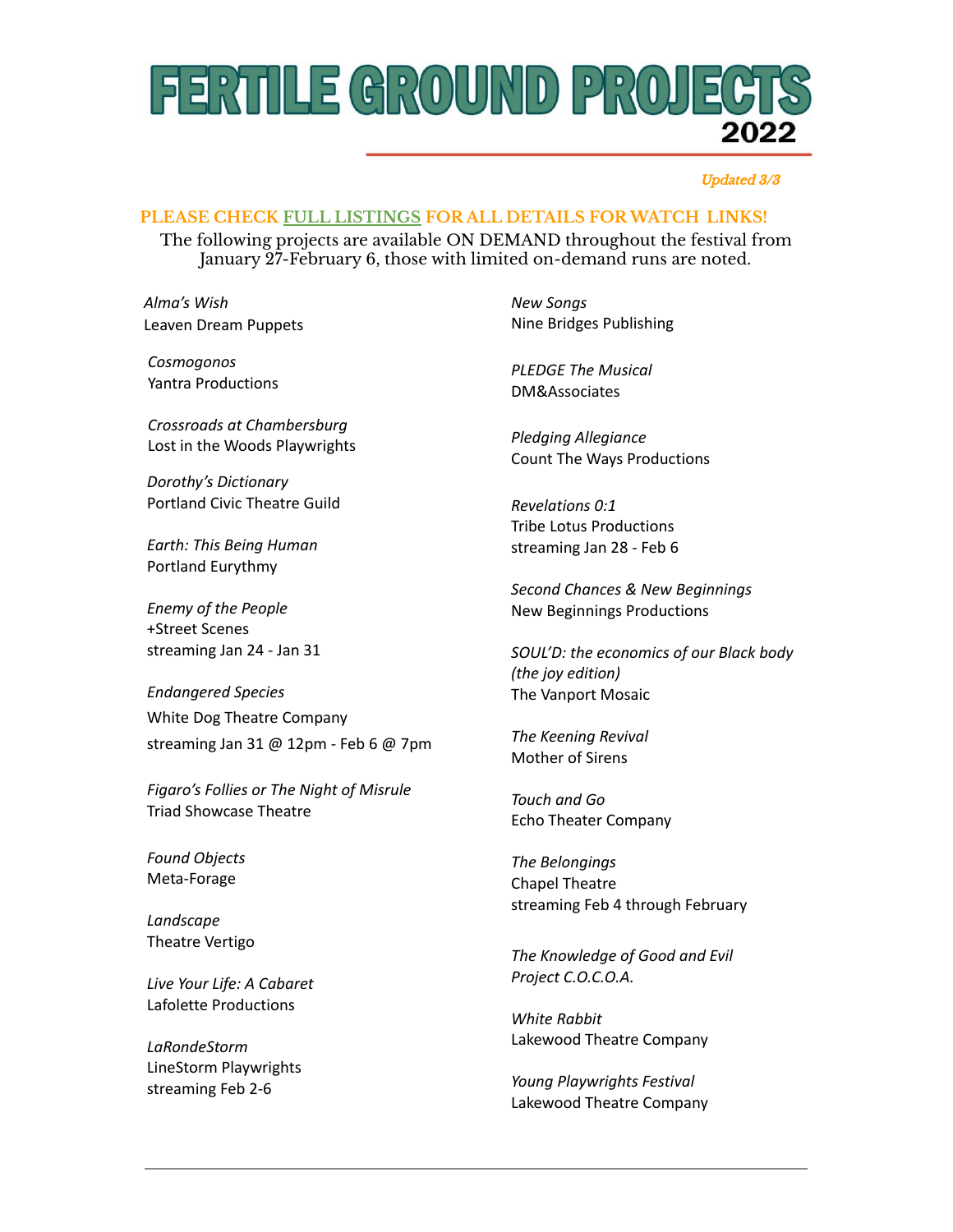## FERTILE GROUND PROJECT 2022

### **Friday, January 28**

| 12 PM                                                         |                | 7 PM                                                                                           |                          |
|---------------------------------------------------------------|----------------|------------------------------------------------------------------------------------------------|--------------------------|
| PDXP Short Plays-Love Over<br>Everything<br>PDX Playwrights   | <b>VIRTUAL</b> | Space Rangers (or The Cosmos, Life<br>and the Possible Nature of God)<br><b>Dreams Landing</b> | <b>VIRTUAL</b>           |
|                                                               |                | 7:30 PM                                                                                        |                          |
|                                                               |                | Groovin' Greenhouse 2022<br><b>Polaris Dance Theatre</b>                                       | LIVE &<br><b>VIRTUAL</b> |
| Saturday, January 29                                          |                |                                                                                                |                          |
| 12 PM                                                         |                | <b>7 PM</b>                                                                                    |                          |
| Ro & Jo: A Tale of Woe<br><b>Downstage Center Productions</b> | LIVE           | Space Rangers (or The Cosmos, Life<br>and the Possible Nature of God)<br><b>Dreams Landing</b> | <b>VIRTUAL</b>           |
| 6 PM                                                          |                | 7:30 PM                                                                                        |                          |
| Ro & Jo: A Tale of Woe<br><b>Downstage Center Productions</b> | LIVE           | Groovin' Greenhouse 2022<br><b>Polaris Dance Theatre</b>                                       | LIVE &<br><b>VIRTUAL</b> |
|                                                               |                |                                                                                                |                          |

### **Sunday, January 30**

### 2 PM

*Space Rangers (or The Cosmos, Life* and *the Possible Nature of God)* Dreams Landing

### 7 PM

VIRTUAL

*The Misadventures of Missy Black: A Pirate Play* Do It For Mead Productions VIRTUAL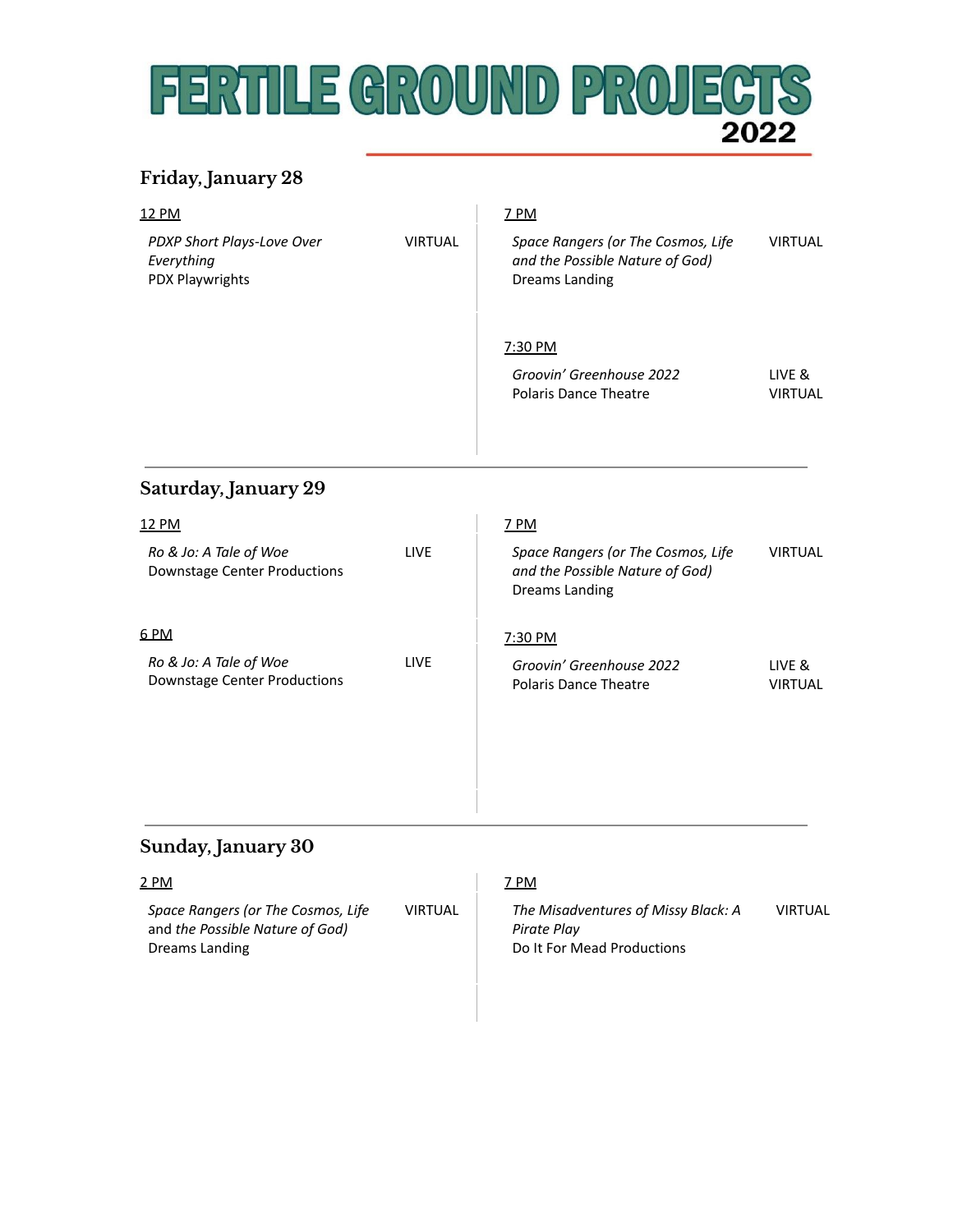# FERTILE GROUND PROJECTS

### **Monday, January 31**

| <u>1 PM</u><br><b>Found Objects</b><br>Meta-Forage                               | <b>VIRTUAL</b>           | The Misadventures of Missy Black: A<br>Pirate Play<br>Do It For Mead Productions | <b>VIRTUAL</b> |
|----------------------------------------------------------------------------------|--------------------------|----------------------------------------------------------------------------------|----------------|
| <u>7:30 PM</u>                                                                   |                          |                                                                                  |                |
| Tuesday, February 1                                                              |                          |                                                                                  |                |
| <u>7 PM</u>                                                                      |                          |                                                                                  |                |
| Ro & Jo: A Tale of Woe<br><b>Downstage Center Productions</b>                    | <b>VIRTUAL</b>           |                                                                                  |                |
| Apple Hunters!<br>LineStorm Playwrights                                          | <b>VIRTUAL</b>           |                                                                                  |                |
| <b>Wednesday, February 2</b>                                                     |                          |                                                                                  |                |
| <u>7 PM</u>                                                                      |                          | 7:30 PM                                                                          |                |
| Ro & Jo: A Tale of Woe<br><b>Downstage Center Productions</b>                    | <b>VIRTUAL</b>           | Our Utopia<br>Bag&Baggage Productions                                            | <b>VIRTUAL</b> |
|                                                                                  |                          | The Misadventures of Missy Black: A<br>Pirate Play<br>Do It For Mead Productions | <b>VIRTUAL</b> |
| <b>Thursday, February 3</b>                                                      |                          |                                                                                  |                |
| 7 PM                                                                             |                          | 8 PM                                                                             |                |
| Ro & Jo: A Tale of Woe<br><b>Downstage Center Productions</b>                    | <b>VIRTUAL</b>           | The Cult of Cunnilingus<br><b>Dance Naked Creative</b>                           | <b>VIRTUAL</b> |
| 7:30 PM                                                                          |                          |                                                                                  |                |
| The Belongings<br><b>Chapel Theatre</b>                                          | LIVE &<br><b>VIRTUAL</b> |                                                                                  |                |
| The Misadventures of Missy Black: A<br>Pirate Play Do It For Mead<br>Productions | <b>VIRTUAL</b>           |                                                                                  |                |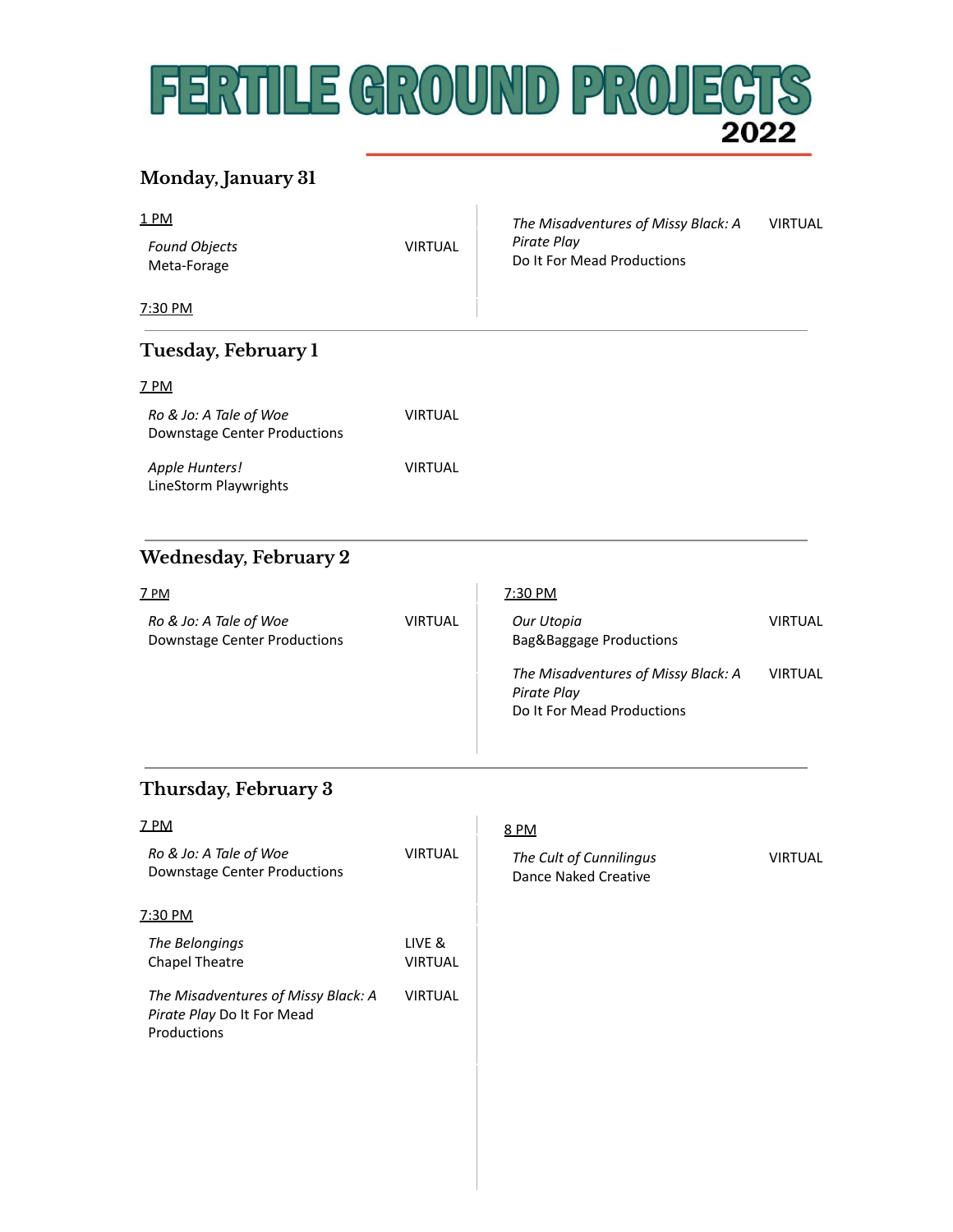## FERTILE GROUND PROJECTS 2022

### **Friday, February 4**

| 12 PM                                                                                          |                | 7:30 PM                                                                    |                          |
|------------------------------------------------------------------------------------------------|----------------|----------------------------------------------------------------------------|--------------------------|
| PDXP ZOOM INstant 48-Hour Play<br>Festival<br>PDX Playwrights                                  | <b>VIRTUAL</b> | Groovin' Greenhouse 2022<br><b>Polaris Dance Theatre</b>                   | LIVE &<br><b>VIRTUAL</b> |
| <u>7 PM</u>                                                                                    |                | <b>Heart of Stone</b><br>Fool House Art Collective                         | <b>VIRTUAL</b>           |
| Ro & Jo: A Tale of Woe<br><b>Downstage Center Productions</b>                                  | <b>VIRTUAL</b> | The Belongings<br><b>Chapel Theatre</b>                                    | LIVE &<br><b>VIRTUAL</b> |
| Space Rangers (or The Cosmos, Life<br>and the Possible Nature of God)<br><b>Dreams Landing</b> | <b>VIRTUAL</b> | The Town of Many Names/ Digital<br>Wild West Edition<br>Hand2Mouth Theatre | <b>VIRTUAL</b>           |
|                                                                                                |                | 8 PM                                                                       |                          |
|                                                                                                |                | Quality of Death<br>Thinking People's Theatre / Viewers<br>Like You LLC    | <b>VIRTUAL</b>           |
|                                                                                                |                | The Cult of Cunnilingus<br>Dance Naked Creative                            | <b>VIRTUAL</b>           |
|                                                                                                |                |                                                                            |                          |

### **Saturday, February 5**

| <u>12 PM</u>                                                                            |                | 7:30 PM                                                                        |                          |
|-----------------------------------------------------------------------------------------|----------------|--------------------------------------------------------------------------------|--------------------------|
| <b>Heart of Stone</b><br><b>Fool House Art Collective</b>                               | <b>VIRTUAL</b> | Groovin' Greenhouse 2022<br><b>Polaris Dance Theatre</b>                       | LIVE &<br><b>VIRTUAL</b> |
| Ro & Jo: A Tale of Woe<br>Downstage Center Productions                                  | <b>VIRTUAL</b> | The Belongings<br><b>Chapel Theatre</b>                                        | LIVE &<br><b>VIRTUAL</b> |
| <u>4 PM</u>                                                                             |                | <u>8 PM</u>                                                                    |                          |
| Ro & Jo: A Tale of Woe<br>Downstage Center Productions                                  | <b>VIRTUAL</b> | <b>Quality of Death</b><br>Thinking People's Theatre / Viewers<br>Like You LLC | <b>VIRTUAL</b>           |
| <u> 7 PM</u>                                                                            |                | The Cult of Cunnilingus                                                        | <b>VIRTUAL</b>           |
| Expectations<br>Portland Storytellers' Guild                                            | <b>VIRTUAL</b> | Dance Naked Creative                                                           |                          |
| Space Rangers (or The Cosmos, Life<br>and the Possible Nature of God)<br>Dreams Landing | <b>VIRTUAL</b> |                                                                                |                          |
| Stuff of the Dead<br>The Oregon Rim Estate Sale<br>Association                          | <b>VIRTUAL</b> |                                                                                |                          |
|                                                                                         |                |                                                                                |                          |